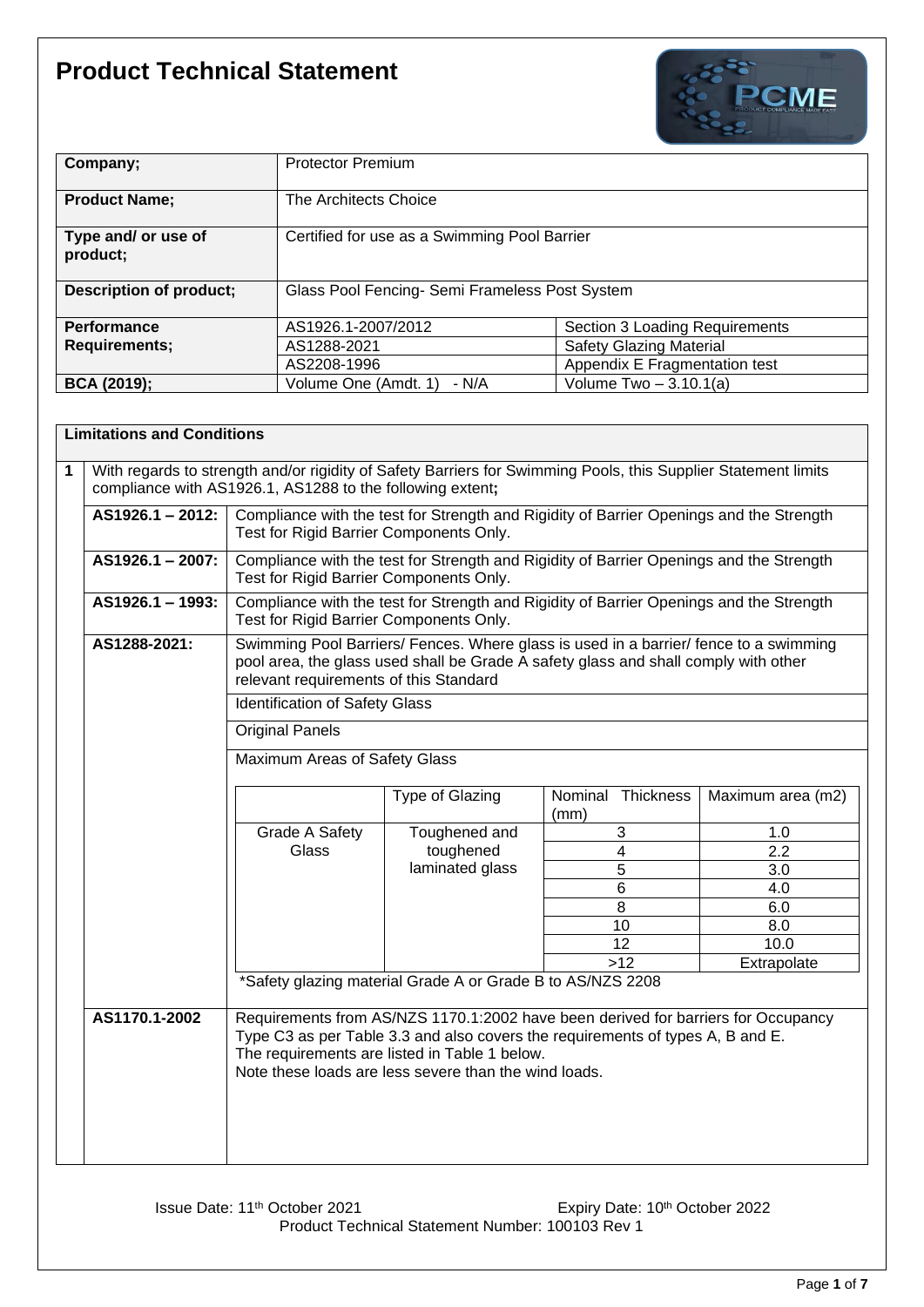

|                |                                                                                                                                                                                                                                                                                                                                                                                          |  | Load                                                                                                                                                 | <b>Description</b>                                                                                                                                                                                                                                                                                                                                  |  |
|----------------|------------------------------------------------------------------------------------------------------------------------------------------------------------------------------------------------------------------------------------------------------------------------------------------------------------------------------------------------------------------------------------------|--|------------------------------------------------------------------------------------------------------------------------------------------------------|-----------------------------------------------------------------------------------------------------------------------------------------------------------------------------------------------------------------------------------------------------------------------------------------------------------------------------------------------------|--|
|                |                                                                                                                                                                                                                                                                                                                                                                                          |  | $0.75$ kN/m                                                                                                                                          | Horizontal top edge load                                                                                                                                                                                                                                                                                                                            |  |
|                |                                                                                                                                                                                                                                                                                                                                                                                          |  | $0.35$ kN/m                                                                                                                                          | Vertical top edge load                                                                                                                                                                                                                                                                                                                              |  |
|                |                                                                                                                                                                                                                                                                                                                                                                                          |  | $0.6$ kN                                                                                                                                             | Point load - inwards, outwards or downwards                                                                                                                                                                                                                                                                                                         |  |
|                |                                                                                                                                                                                                                                                                                                                                                                                          |  | $0.5$ kPa                                                                                                                                            | Horizontal                                                                                                                                                                                                                                                                                                                                          |  |
|                |                                                                                                                                                                                                                                                                                                                                                                                          |  | $0.25$ kN                                                                                                                                            | Point load - any direction                                                                                                                                                                                                                                                                                                                          |  |
|                |                                                                                                                                                                                                                                                                                                                                                                                          |  |                                                                                                                                                      | Table 1. Barrier loads considered for conformance with AS/NZS 1170.1:2002                                                                                                                                                                                                                                                                           |  |
|                | AS/NZS1170.2:                                                                                                                                                                                                                                                                                                                                                                            |  | <b>ULS Wind Loadings</b><br>and is suitable for the following wind zones:<br>ultimate wind speeds in AS 4055 is N1.<br>wind speeds in AS 4055 is N2. | The Design Wind Pressure in accordance with AS/NZS 1170.2 Wind Actions, has a<br>pressure of 1.073 kPa. The Semi Frameless complies with AS/NZS1170.2 wind actions<br>1. Up to 39 m/s for 1300 mm spans. The corresponding wind class according to the<br>2. Up to 45 m/s for 990 mm spans. The corresponding wind class according to the ultimate  |  |
| $\mathbf{2}$   | Where used as a Safety Barrier of Fencing for Swimming Pools; compliance of the barrier with Section 3.2<br>(Strength of Posts and Footings) of AS1926.1- 2007 and AS1926.1-1993 and Section 3.5 of AS1926.1-2012<br>(Strength and Rigidity of a Gate Unit) is to be confirmed to the satisfaction of the Appropriate Authority.                                                         |  |                                                                                                                                                      |                                                                                                                                                                                                                                                                                                                                                     |  |
| 3              | When incorporating a Architects Choice (Branded) Side Pull Latch and Architects Choice (Branded) Glass to<br>Glass Hinges, these meet and exceed all requirements for Durability, Strength and Rigidity, Closing and<br>Latching and Security of Closure requirements for Gate Units of Australian Standard AS 1926.1-2007/2012.                                                         |  |                                                                                                                                                      |                                                                                                                                                                                                                                                                                                                                                     |  |
| 4              | National Construction Code.                                                                                                                                                                                                                                                                                                                                                              |  |                                                                                                                                                      | For the purposes of this Supplier Statement, the term Appropriate Authority has the meaning defined in the                                                                                                                                                                                                                                          |  |
| 5              | For Swimming Pool Barriers, the Supplier Statement only applies to the Supplier Statement holders The<br>Architects Choice swimming pool panels as appropriately branded by the Supplier Statement holder.                                                                                                                                                                               |  |                                                                                                                                                      |                                                                                                                                                                                                                                                                                                                                                     |  |
| 6              | Information contained herein or related hereto is intended only for evaluation by technically skilled persons, with<br>any use thereof to be at their independent discretion and risk. Nothing in this document should be construed as<br>a warranty or guarantee by PCME Certifications, and the only applicable warranties will be those provided by<br>the Supplier Statement Holder. |  |                                                                                                                                                      |                                                                                                                                                                                                                                                                                                                                                     |  |
| $\overline{7}$ |                                                                                                                                                                                                                                                                                                                                                                                          |  | being classified as a non-conforming building product/ system.                                                                                       | This Supplier Statement is issued based on the evidence of compliance as detailed herein. Any deviation from<br>the specifications contained in this Supplier Statement is outside of this documents scope and the installation of<br>the certified product/ system will not be covered by this PCME Supplier Statement. This may result in product |  |

| <b>Product Technical Data</b>                                     |                                                                                                                                                |
|-------------------------------------------------------------------|------------------------------------------------------------------------------------------------------------------------------------------------|
|                                                                   |                                                                                                                                                |
| <b>Building Classification/s;</b>   1, 2, 3, 4, 5, 6, 7, 8, 9, 10 |                                                                                                                                                |
| Type and intended use<br>of a product;                            | As per Page 1 (The Architects Choice Product Technical Statement) Glass Pool<br>Panels can be used independently or with Semi Frameless System |

Issue Date: 11<sup>th</sup> October 2021 **Expiry Date: 10<sup>th</sup> October 2022** Product Technical Statement Number: 100103 Rev 1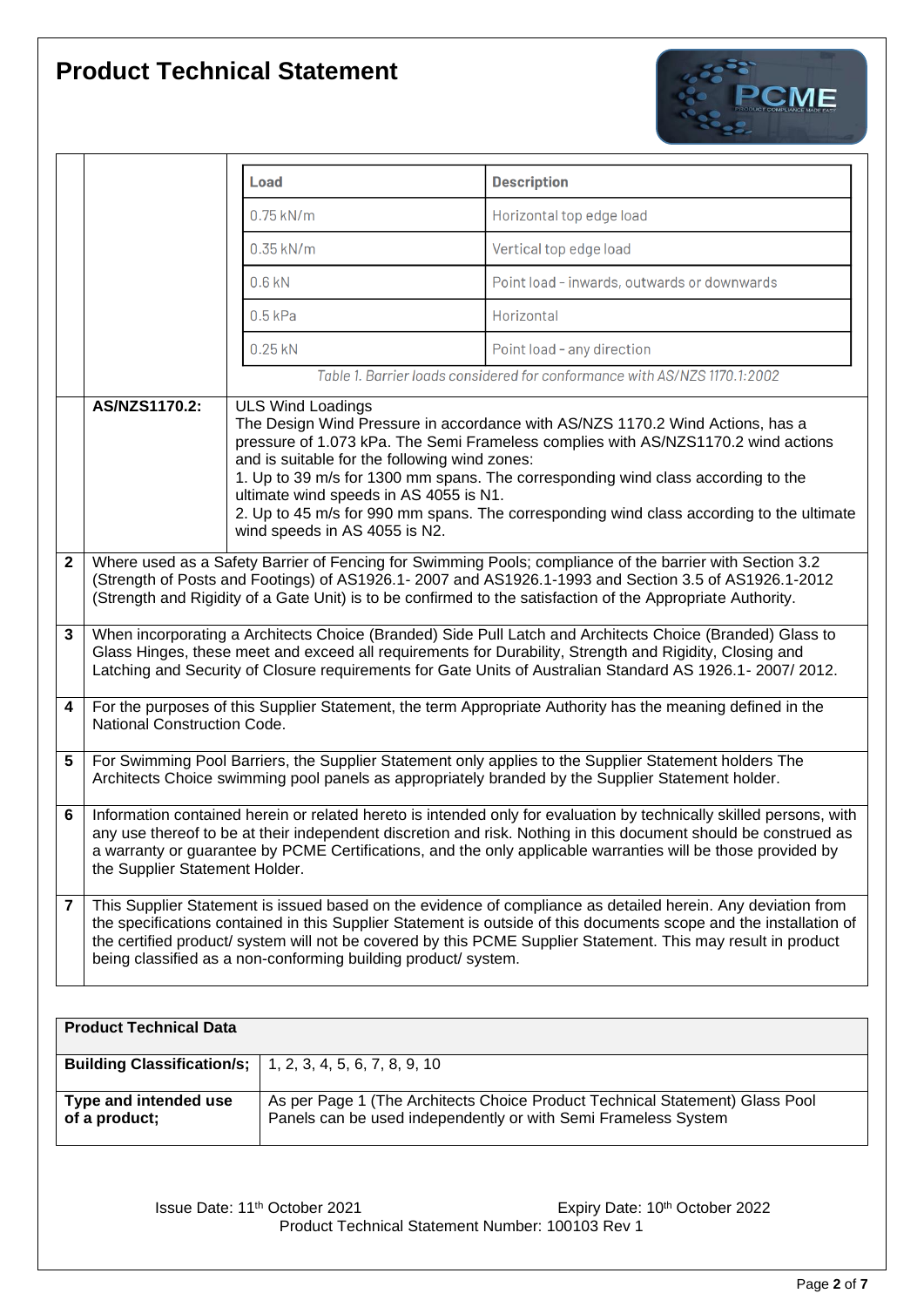

| Description of product;       | Semi Frameless Glass Pool Fencing and Gate                     |
|-------------------------------|----------------------------------------------------------------|
| <b>Product specification;</b> | Architects Choice 1200 x 1300 x 12mm Glass Pool Panel AC 1043  |
|                               | Architects Choice 1200 x 1200 x 12mm Glass Panel AC 1050       |
|                               | Architects Choice 1200 x 1100 x 12mm Glass Pool Panel AC 1057  |
|                               | Architects Choice 1200 x 1000 x 12mm Glass Pool Panel AC 1064  |
|                               | Architects Choice 1200 x 900 x 12mm Glass Pool Panel AC 1071   |
|                               | Architects Choice 1200 x 800 x 12mm Glass Pool Panel AC 1078   |
|                               | Architects Choice 1200 x 700 x 12mm Glass Pool Panel AC 1085   |
|                               | Architects Choice 1200 x 600 x 12mm Glass Pool Panel AC 1088   |
|                               | Architects Choice 1200 x 500 x 12mm Glass Pool Panel AC 1090   |
|                               |                                                                |
|                               | Architects Choice 1200 x 1000 x 8mm Glass Gate Panel AC 1092   |
|                               | Architects Choice 1200 x 1000 x 12mm Glass Hinge Panel AC 1095 |

**Architects Choice Glass Pool Panel Glazing Mark (Ref. 1288-2021); Identification of Safety Glass); and Minimum Marking Requirements;**



#### **Architects Choice Stainless Steel Hinge Set (AC1036);**









**Architects Choice Glass to Glass Latch (AC1023);**



Issue Date: 11<sup>th</sup> October 2021 **Expiry Date: 10<sup>th</sup> October 2022** Product Technical Statement Number: 100103 Rev 1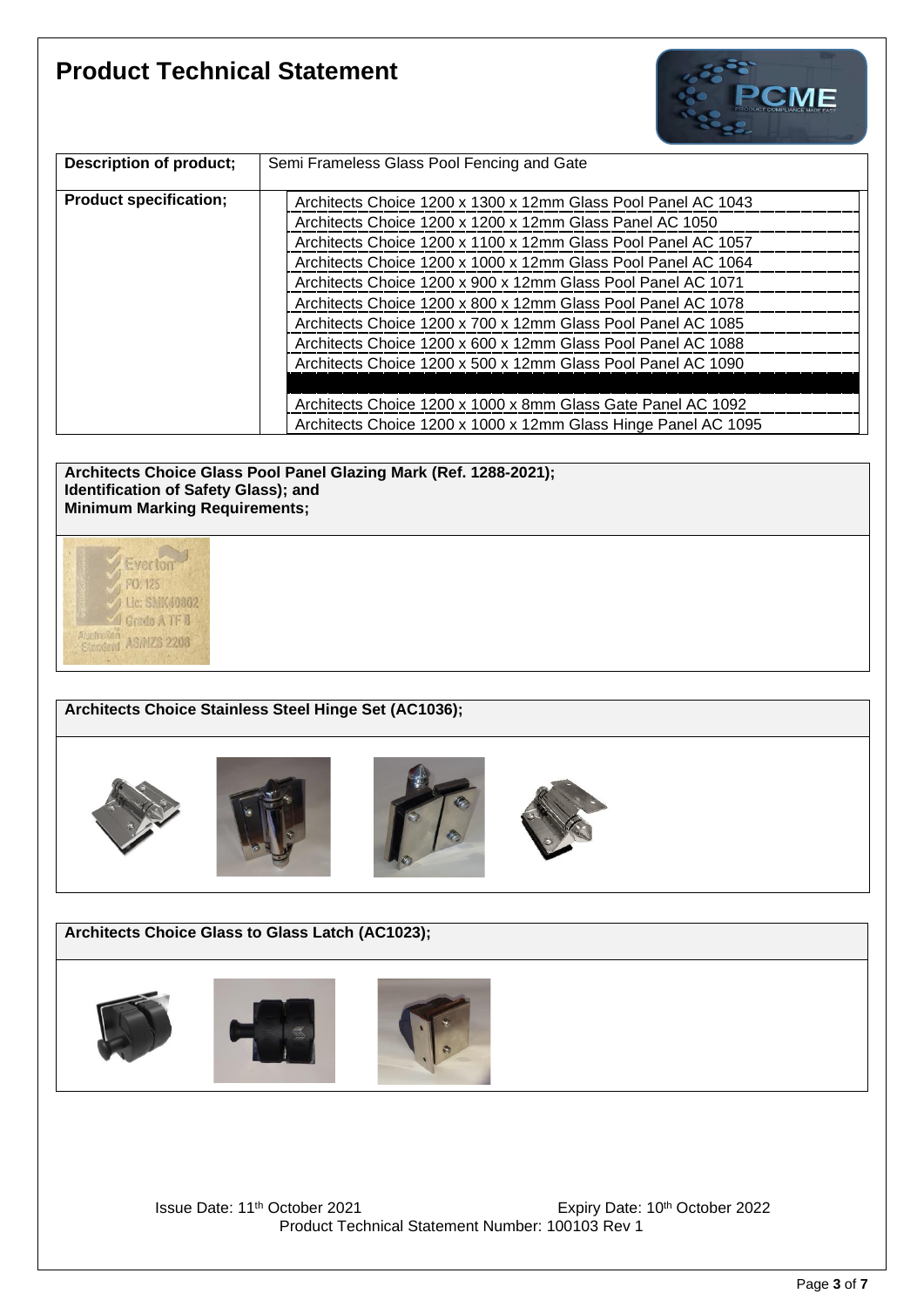

**Architects Choice Semi Frameless Post (AC1498, AC1505- Corner Post, AC1512, AC1519- Joiner Post, AC1526, AC1533- End Post) and Cast In Aluminium Corner, Joiner and End Posts; Installation requirements;** Each State in Australia has its own regulations in regard to pool fencing and must installed in accordance to AS 1926.1-2012 and AS1926.2-2007 Location of Safety Barriers and AS 1288- 2021 Glass in Buildings. It is recommended that this product be installed by a suitably qualified tradesperson or competent DIY person. The finished Pool fence must be inspected and approved by a certified pool inspector or building authority. 1. General information on the installation of this product can be found at: <https://youtu.be/dF5UxVe9BD0> 2. H ow to Set Out Semi Frameless Posts Video <https://youtu.be/lNmHw16Rt8k> 3. How to Install "Semi Frameless Post System" Video <https://youtu.be/xM7lRCDaMTQ> 4. How to Install The Architects Choice "Pool Gate Latch [https://thearchitectschoice.com.au/wp-content/uploads/diy-installation](https://thearchitectschoice.com.au/wp-content/uploads/diy-installation-%20%20%20%20%20%20%20%20%20%20guides/AC_LatchInstall.pdf)[guides/AC\\_LatchInstall.pdf](https://thearchitectschoice.com.au/wp-content/uploads/diy-installation-%20%20%20%20%20%20%20%20%20%20guides/AC_LatchInstall.pdf) 5. How to Install The Architects Choice "Adjustable Tension Hinges" [https://thearchitectschoice.com.au/wp-content/uploads/diy-installation](https://thearchitectschoice.com.au/wp-content/uploads/diy-installation-guides/AC_HingeInstall.pdf)[guides/AC\\_HingeInstall.pdf](https://thearchitectschoice.com.au/wp-content/uploads/diy-installation-guides/AC_HingeInstall.pdf) 6. How to Install The Architects Choice "Semi Frameless Post System" (Contact Protector Premium for a copy of the engineers Specifications; BVT Engineering Professional Services- Engineering Report No. 21031331-04B Semi Frameless Barrier with Foot Fixing Details Date- 18/08/2021 Fixings. The following fixings with 100mm edge spacing are to be used for the Semi Frameless and specified to AS5216:2018 depending on the substrate material. The maximum allowable glass span is 1300 mm.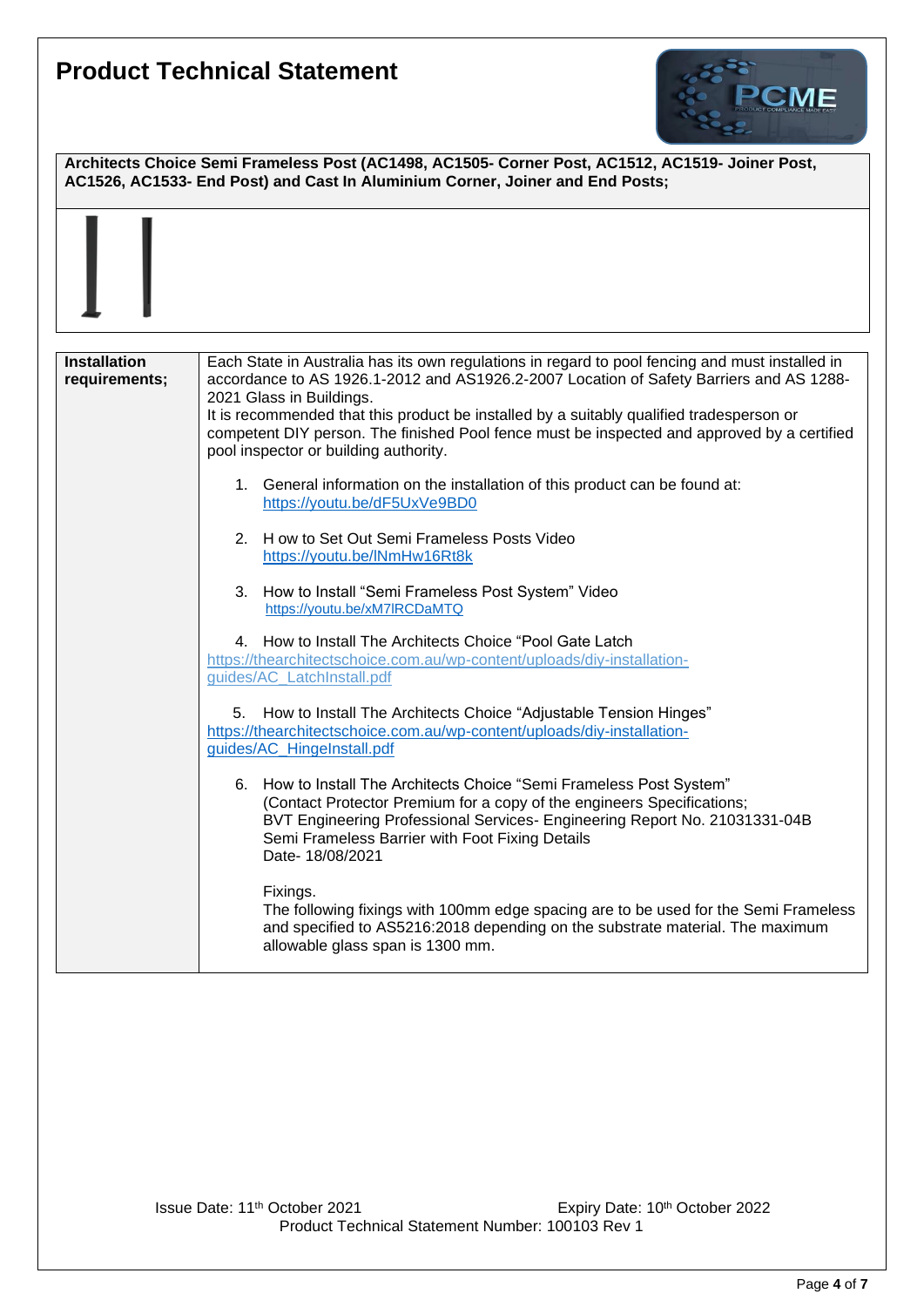

|                              |                                                                                                                                                                                              | <b>Substrate Material</b>                                                         | Fixing/per base plate                                                           | Minimum Geometric Distance                                                                                                      |  |
|------------------------------|----------------------------------------------------------------------------------------------------------------------------------------------------------------------------------------------|-----------------------------------------------------------------------------------|---------------------------------------------------------------------------------|---------------------------------------------------------------------------------------------------------------------------------|--|
|                              |                                                                                                                                                                                              | <b>Steel</b>                                                                      | 4x Stainless Steel 316 M10<br><b>Bolt</b>                                       | 15 mm (edge distance)                                                                                                           |  |
|                              |                                                                                                                                                                                              | Timber                                                                            | 4x Stainless Steel 316 M10<br>Bolt with minimum<br>46x46x4mm Washer             | 40 mm (from edge of member)<br>100 mm (from end of member)                                                                      |  |
|                              |                                                                                                                                                                                              |                                                                                   | 4x Stainless Steel 316 M10<br><b>Coach Bolt</b>                                 | 50 mm (from edge of member)<br>80 mm (from end of member)<br>130 mm (embedment depth)                                           |  |
|                              |                                                                                                                                                                                              | Concrete                                                                          | 4x Hilti HSA M10 Concrete<br>Anchor                                             | 80 mm (embedment depth)<br>120 mm (concrete thickness)<br>50 mm (edge distance)<br>Specific design required for<br>overall size |  |
|                              |                                                                                                                                                                                              |                                                                                   | Table 3. Fixing Details                                                         |                                                                                                                                 |  |
| Other relevant               |                                                                                                                                                                                              | NCC 2019 State of Territory Variations;                                           |                                                                                 |                                                                                                                                 |  |
| technical data;              |                                                                                                                                                                                              |                                                                                   |                                                                                 |                                                                                                                                 |  |
|                              |                                                                                                                                                                                              |                                                                                   | 1. In New South Wales delete 3.10.1.0(a) and insert NSW 3.10.1.0(a) as follows: | (a)Performance Requirement P2.7.1 is satisfied for a swimming pool with a depth of water                                        |  |
|                              |                                                                                                                                                                                              |                                                                                   |                                                                                 | more than 300 mm and which is associated with a Class 1 building, if it has safety barriers                                     |  |
|                              |                                                                                                                                                                                              | installed in accordance with:                                                     |                                                                                 |                                                                                                                                 |  |
|                              |                                                                                                                                                                                              | (i) AS 1926 Parts 1 and 2; or<br>(ii) If the swimming pool is a spa pool:         |                                                                                 |                                                                                                                                 |  |
|                              |                                                                                                                                                                                              | (A) The requirements of (a)(i); or                                                |                                                                                 |                                                                                                                                 |  |
|                              |                                                                                                                                                                                              |                                                                                   | (B)Clause 9 of the Swimming Pools Regulation 2018.                              |                                                                                                                                 |  |
|                              | Application:                                                                                                                                                                                 |                                                                                   |                                                                                 |                                                                                                                                 |  |
|                              | NSW Part 3.10.1.0(a) applies in New South Wales to the technical construction requirements<br>for barriers to restrict access to swimming pools, subject to out-of-ground pool walls and the |                                                                                   |                                                                                 |                                                                                                                                 |  |
|                              | walls of above ground pools, including inflatable pools, not being considered to be effective                                                                                                |                                                                                   |                                                                                 |                                                                                                                                 |  |
|                              | barriers.                                                                                                                                                                                    |                                                                                   |                                                                                 |                                                                                                                                 |  |
|                              | Note: The Swimming Pools Act 1992 and the Swimming Pools Regulation 2018, applicable to                                                                                                      |                                                                                   |                                                                                 |                                                                                                                                 |  |
|                              | swimming pools with a depth of water of more than 300 mm, regulate the circumstances in<br>which a barrier is required and prevail in the case of any inconsistency.                         |                                                                                   |                                                                                 |                                                                                                                                 |  |
|                              | 2. Part 3.10.1.0(a) does not apply in Queensland.                                                                                                                                            |                                                                                   |                                                                                 |                                                                                                                                 |  |
|                              |                                                                                                                                                                                              |                                                                                   |                                                                                 | Note: Restriction of access to swimming pools in Queensland is regulated under the Building                                     |  |
|                              | Act 1975.                                                                                                                                                                                    |                                                                                   | 3. Part 3.10.1.0(a) does not apply in the Northern Territory.                   |                                                                                                                                 |  |
|                              |                                                                                                                                                                                              |                                                                                   |                                                                                 | Note: Restriction of access to swimming pools in the Northern Territory is regulated under the                                  |  |
|                              |                                                                                                                                                                                              | Swimming Pool Safety Act.                                                         |                                                                                 |                                                                                                                                 |  |
| <b>Evaluation Statements</b> |                                                                                                                                                                                              |                                                                                   |                                                                                 |                                                                                                                                 |  |
| <b>Evaluation methods;</b>   |                                                                                                                                                                                              |                                                                                   |                                                                                 | PCME Certifications has followed the following procedures for compiling of Protector                                            |  |
|                              |                                                                                                                                                                                              |                                                                                   | Premium Architects Choice (branded) Pool Fencing Supplier Statement;            |                                                                                                                                 |  |
|                              |                                                                                                                                                                                              |                                                                                   |                                                                                 | Assessment of the Architects Choice (branded) Pool Fencing and Gates                                                            |  |
|                              |                                                                                                                                                                                              | products<br>Assessing a quality plan for the Protector Premium's Pool Fencing and |                                                                                 |                                                                                                                                 |  |
|                              |                                                                                                                                                                                              |                                                                                   | Gates that conforms to ISO1005                                                  | Reviewing testing of samples supplied to ascertain whether the product                                                          |  |
|                              |                                                                                                                                                                                              |                                                                                   |                                                                                 | meets the performance requirements specified on this Technical Statement;                                                       |  |
|                              |                                                                                                                                                                                              | and                                                                               |                                                                                 |                                                                                                                                 |  |
|                              |                                                                                                                                                                                              |                                                                                   | Premium's Architects Choice Pool Fencing and Gates                              | Conducting site audits of the factory to verify compliance of the Protector                                                     |  |

Issue Date: 11<sup>th</sup> October 2021 **Expiry Date: 10th October 2022** Product Technical Statement Number: 100103 Rev 1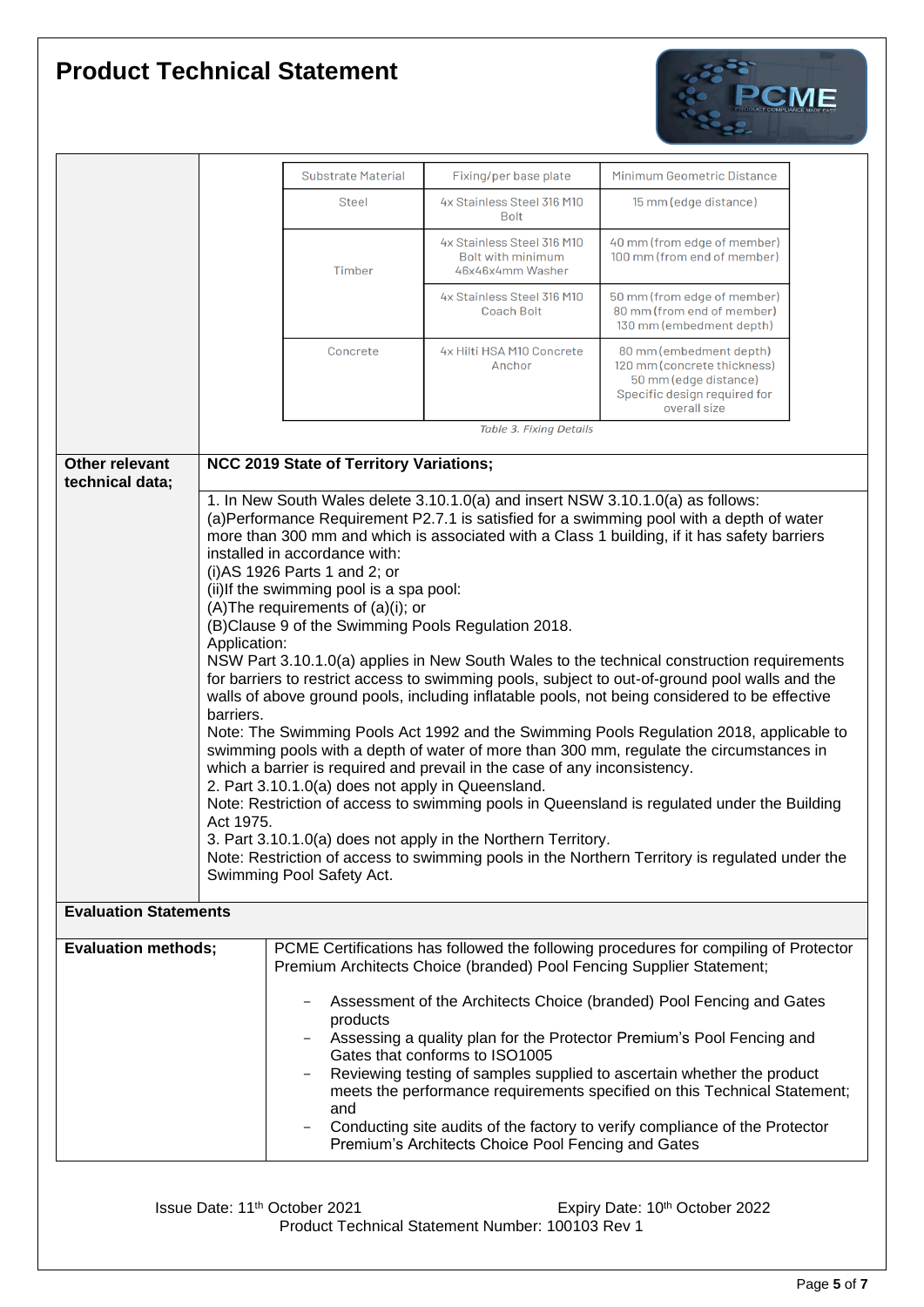

**Note;** *The Product Technical Statement Holder has chosen not to make the above evidence of compliance publicly available, due to the documents being considered commercial confidence. For validation of the mentioned test reports Building Authority must contact the Product Statement Holder directly.*

|    | Reports;                                                                                                                                                                                                                                                           |
|----|--------------------------------------------------------------------------------------------------------------------------------------------------------------------------------------------------------------------------------------------------------------------|
| a) | Ian Bennies and Associates<br>Test Report No. 2018-006-S8R.<br>Semi-Frameless Glass Pool Fence and Gate with "Semi-Frameless Flanged Posts". Swimming Pool Fence<br>Tests to AS1926.1-2012                                                                         |
| b) | Ian Bennies and Associates<br>Test Report No. 2018-006-S10- "Pool System Semi-Frameless Glass Pool with Cast-In Aluminium Posts".<br><b>Swimming Pool Fence</b><br>Tests to AS1926.1-2012                                                                          |
| C) | Ian Bennies and Associates<br>Test Report No. 2018-006-S4.<br>Glass Pool Gate Panel 1200h x 890W x 8mm<br>Fragmentation Test AS/NZS 2208-1996.<br>Tested April 2018- Passed                                                                                        |
| d) | Ian Bennies and Associates<br>Test Report No. 2018-006-S5.<br>Glass Pool Hinge Panel 1200h x 890W x 8mm<br>Fragmentation Test AS/NZS 2208-1996<br>Tested April 2018- Passed                                                                                        |
| e) | Ian Bennies and Associates<br>Test Report No. 2018-006-S3L.<br>Glass to Wall Mount, Polymer Side Pull Latch, Durability, Strength and Rigidity, Closing and Latching and<br>Security of Closure of Gate Units Tests to AS1926.1-2012.<br>Tested March 2018- Passed |
| f) | <b>BVT Engineering Professional Services</b><br>Engineering Report No. 21031331-04<br>Semi Frameless Barrier with Foot Fixings<br>Date-18/08/2021                                                                                                                  |